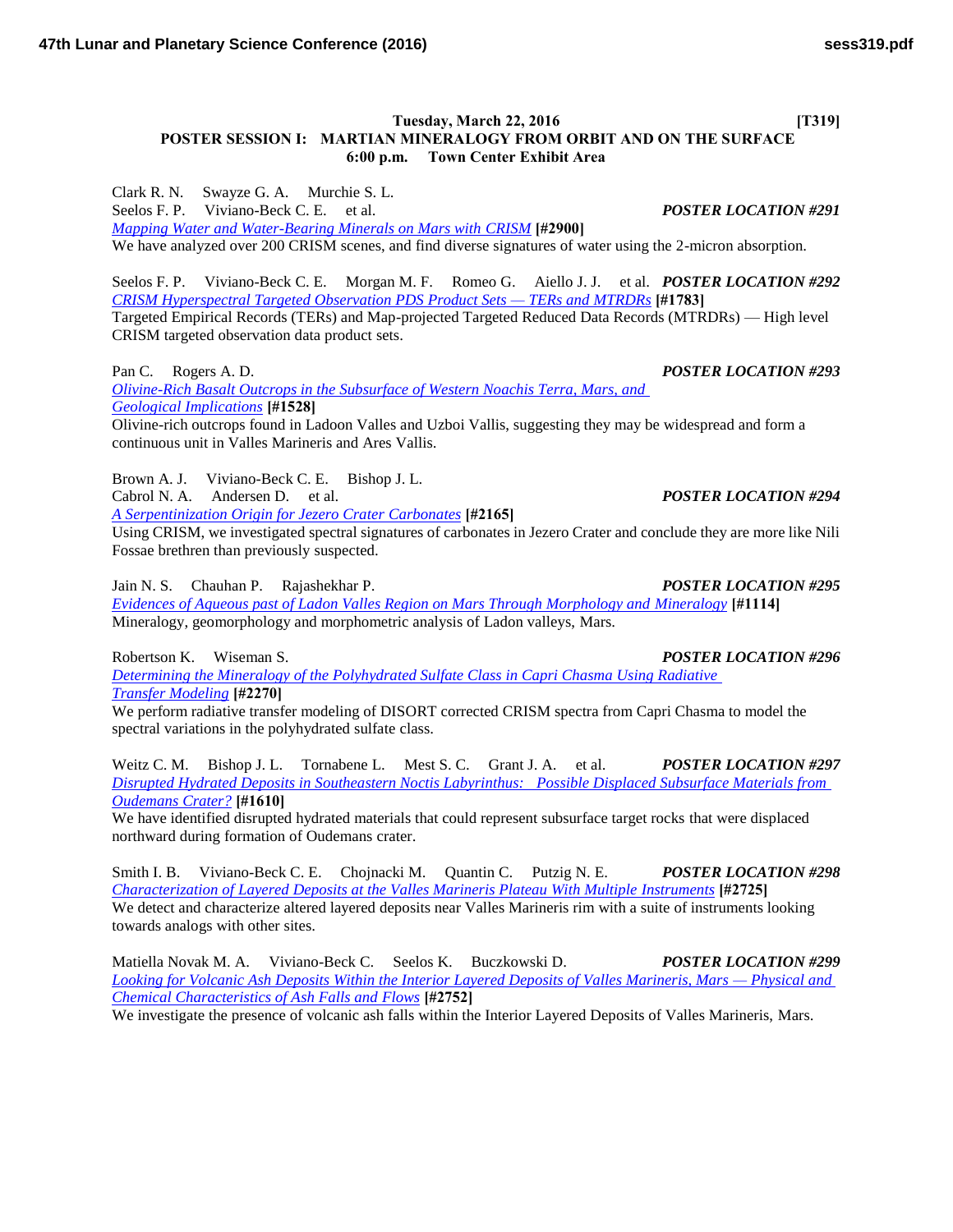Pascuzzo A. C. Mustard J. F. *POSTER LOCATION #300*

*[Determining the Composition of Various Martian Central Mounds](http://www.hou.usra.edu/meetings/lpsc2016/pdf/2758.pdf)* **[#2758]**

Survey and compositional analyses of martian craters containing large central mound sedimentary deposits to help in determining their various origins.

Edwards C. S. Rogers A. D. *POSTER LOCATION #301 [Evaluating Flat-Crater Floor Fill Compositions: Insights into Volcanic and Sedimentary Processes](http://www.hou.usra.edu/meetings/lpsc2016/pdf/2273.pdf)* **[#2273]** Infilled craters on Mars have diverse histories, exhibiting compositions and morphologies consistent with unaltered volcanic fill to altered sedimentary fill.

Sessa A. M. Parra S. A. Wray J. J. Irwin R. P. III Maxwell T. A. et al. *POSTER LOCATION #302 [Compositional Mapping of Noachian Impact Crater Floors on Mars](http://www.hou.usra.edu/meetings/lpsc2016/pdf/2391.pdf)* **[#2391]** Martian crater floors / Infrared spectra reveal / Diverse minerals.

Hood D. R. Judice T. Karunatillake S. Rogers D. Dohm J. et al. *POSTER LOCATION #303 [Assessing the Geologic Evolution of Greater Thaumasia, Mars with Chemistry and Mineralogy](http://www.hou.usra.edu/meetings/lpsc2016/pdf/2737.pdf)* **[#2737]** Regions surrounding Thaumasia Planum, Mars are examined using chemical and mineralogical data, assessing composition and potential evolution models.

Susko D. Karunatillake S. Hood D. R. Barbato A. *POSTER LOCATION #304 [Investigations into the Source of K and Th Decoupling Across Terrestrial Bodies](http://www.hou.usra.edu/meetings/lpsc2016/pdf/2749.pdf)* **[#2749]** K and Th tend to couple together on Mars and the Moon, but decouple on Earth. Terrestrial rocks are analyzed to determine potential sources of decoupling.

Ruff S. W. Morris R. V. *POSTER LOCATION #305*

*[Evidence for Mixed Magnesium and Iron Carbonates in the Comanche Outcrops of the Columbia Hills, Mars](http://www.hou.usra.edu/meetings/lpsc2016/pdf/2896.pdf)* **[#2896]** Comanche outcrops display TIR spectral features of mixed Mg/Fe carbonates probably from evaporative precipitation of fluids that soaked Algonquin-like rocks.

Farrand W. H. Johnson J. R. Bell J. F. III Mittlefehldt D. W. *POSTER LOCATION #306 [VNIR Multispectral Observations of Rocks at Spirit of St. Louis Crater and Marathon Valley on the Rim of Endeavour](http://www.hou.usra.edu/meetings/lpsc2016/pdf/1983.pdf)  [Crater Made by the Opportunity Rover Pancam](http://www.hou.usra.edu/meetings/lpsc2016/pdf/1983.pdf)* **[#1983]**

Multispectral observations by the Opportunity Pancam at Spirit of St. Louis and Marathon Valley indicate evidence of aqueous alteration at Endeavour Crater.

Carter J. Gondet B. Langevin Y. *POSTER LOCATION #307 [MSL Homing in on a Large Smectite Clay Deposit: An Orbital Perspective](http://www.hou.usra.edu/meetings/lpsc2016/pdf/1899.pdf)* **[#1899]** Orbital detections of smectite clays in close proximity to MSL offer near-term perspectives that would improve both in situ analyses and orbital remote sensing.

Johnson J. R. Cloutis E. Fraeman A. A. Ehlmann B. L. Wiens R. C. et al. *POSTER LOCATION #308 [Chemcam Passive Reflectance Spectroscopy of Recent Drill Tailings, Hematite-Bearing Rocks, and](http://www.hou.usra.edu/meetings/lpsc2016/pdf/1155.pdf)  [Dune Sands](http://www.hou.usra.edu/meetings/lpsc2016/pdf/1155.pdf)* **[#1155]**

ChemCam reflectance spectra (400–840 nm) documented recent drill tailings, hematite-like features in outcrops, and olivine-bearing sands in the Bagnold Dunes.

Le Deit L. Mangold N. Forni O. Cousin A. Lasue J. et al. *POSTER LOCATION #309 [The Potassic Sedimentary Rocks in Gale Crater, Mars as Seen by ChemCam Onboard Curiosity](http://www.hou.usra.edu/meetings/lpsc2016/pdf/1163.pdf)* **[#1163]** We present a synthesis of the chemical composition of the potassium-rich rocks at Cooperstown and Kimberley according to their stratigraphic unit and facies.